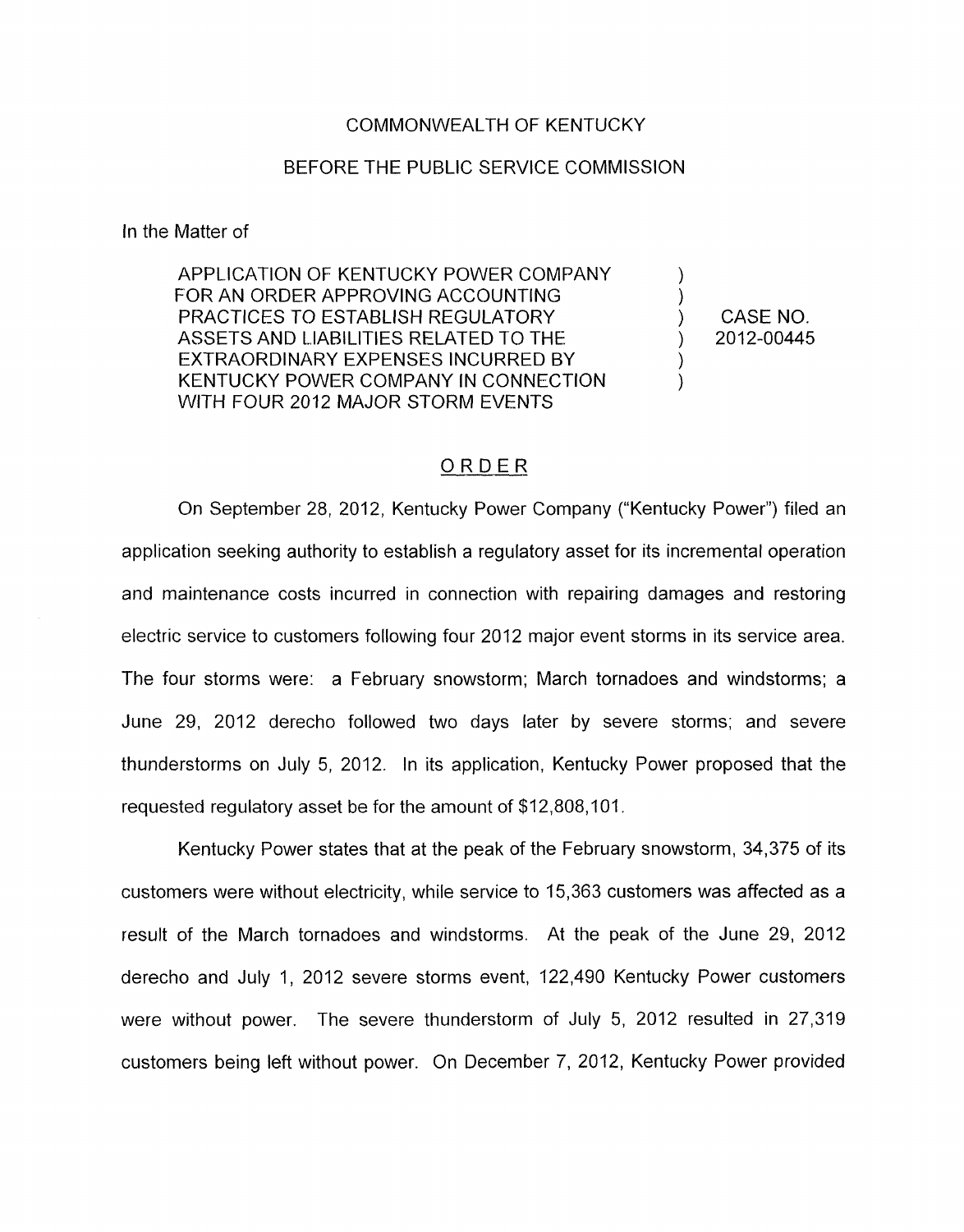an updated total of \$12,146,521 as the amount of storm-related costs it is requesting to establish as a regulatory asset.<sup>1</sup>

A procedural schedule was not initially established in this proceeding, as there were no intervenors. On October 26, 2012, Kentucky Industrial Utility Customers ("KIUC") was granted intervenor status. At an informal conference on October 30, 2012, KIUC stated that it would not he actively participating in the case, but rather would be monitoring the proceeding. Commission Staff issued two information requests to which Kentucky Power responded. The record is complete and the case now stands submitted for decision.

# **KENTUCKY POWER'S POSITION**

In its application, Kentucky Power estimated that its 2012 storm-related incremental operation and maintenance costs for which it is seeking regulatory asset treatment would approximate \$12.808 million. In response to Staff's Second Request, Kentucky Power updated its estimate to \$12.146 million, based on actual costs and revised estimates as of November 30, 2012. $^2$  Citing the magnitude of these costs, Kentucky Power seeks authority to accumulate and defer for consideration in its next rate proceeding that portion of the 2012 storm-related incremental operation and maintenance expenses that exceed the storm-related operation and maintenance expenses included in Kentucky Power's base rates of \$904,953.<sup>3</sup>

<sup>&</sup>lt;sup>1</sup> Supplemental response to Commission Staff's Second Request for Information ("Staff's Second Request"), item 5, filed Dec. 7, 2012 According to Kentucky Power, a shift of costs from expenses to capital expenditures in conjunction with the March tornadoes and windstorms was the main reason for the decrease from the amount contained in its application.

 $2$  <u>Id.</u>

<sup>&</sup>lt;sup>3</sup> Application at paragraph 39, page 14.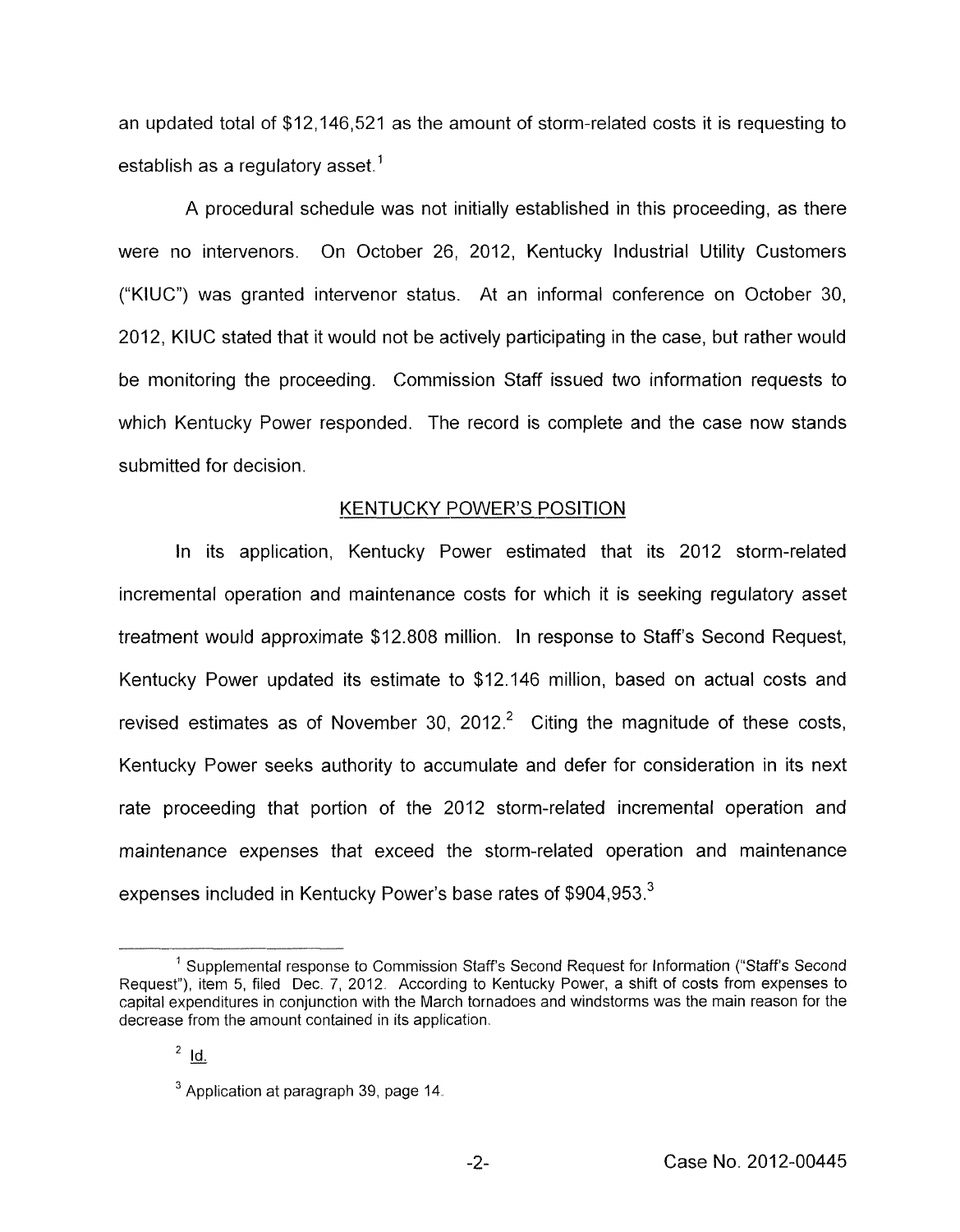Kentucky Power relies upon prior Commission decisions granting similar accounting treatment to Kentucky Power and other utilities for extraordinary storm damages. Most recently, in Case Nos. 2009-00352 and 2009-00459,4 Kentucky Power was authorized to establish a regulatory asset related to storm damage from four 2009 storms. In the instant case, Kentucky Power claims that such accounting treatment will allow it to make appropriate adjustments on its books of account and remove its extraordinary storm-related costs from the expenses recorded on its books for calendar year 2012.

Kentucky Power requests approval of its request by no later than January 8, 2013 in order to make the requested adjustments and avoid distortion of its calendar year 2012 financial statements.<sup>5</sup> In its application, Kentucky Power states that it will adjust estimated amounts to actual costs once they are known. Kentucky Power indicated it expects the amount of the final actual incremental operations and maintenance costs to be known by December 31, 2012.<sup>6</sup>

#### **DISCUSSION**

Kentucky Power's 2012 storm-related damage and service restoration costs are extraordinary in nature based on their magnitude and the amount of storm damage expenses built into its base rates. Reflecting the 2012 storm costs as expenses on Kentucky Power's 2012 books would have a significant impact on its 2012 financial

<sup>&</sup>lt;sup>4</sup> Case No. 2009-00352, Application of Kentucky Power Company for an Order Approving Accounting Practices to Establish Regulatory Assets and Liabilities Related to the Extraordinary Expenses Incurred by Kentucky Power Company in Connection with Three Major Event Storms in 2009 (Ky. PSC Dec. 22, 2009), Case No 2009-00459, Application of Kentucky Power Company for a General Adjustment of Electric Rates (Ky. PSC Jun. 28, 2010)

<sup>&</sup>lt;sup>5</sup> Response to Staff's Second Request, item 2, filed Nov. 30, 2012.

<sup>&</sup>lt;sup>6</sup> Response to Commission Staff's First Request for Information, item 7, filed Nov. 5, 2012.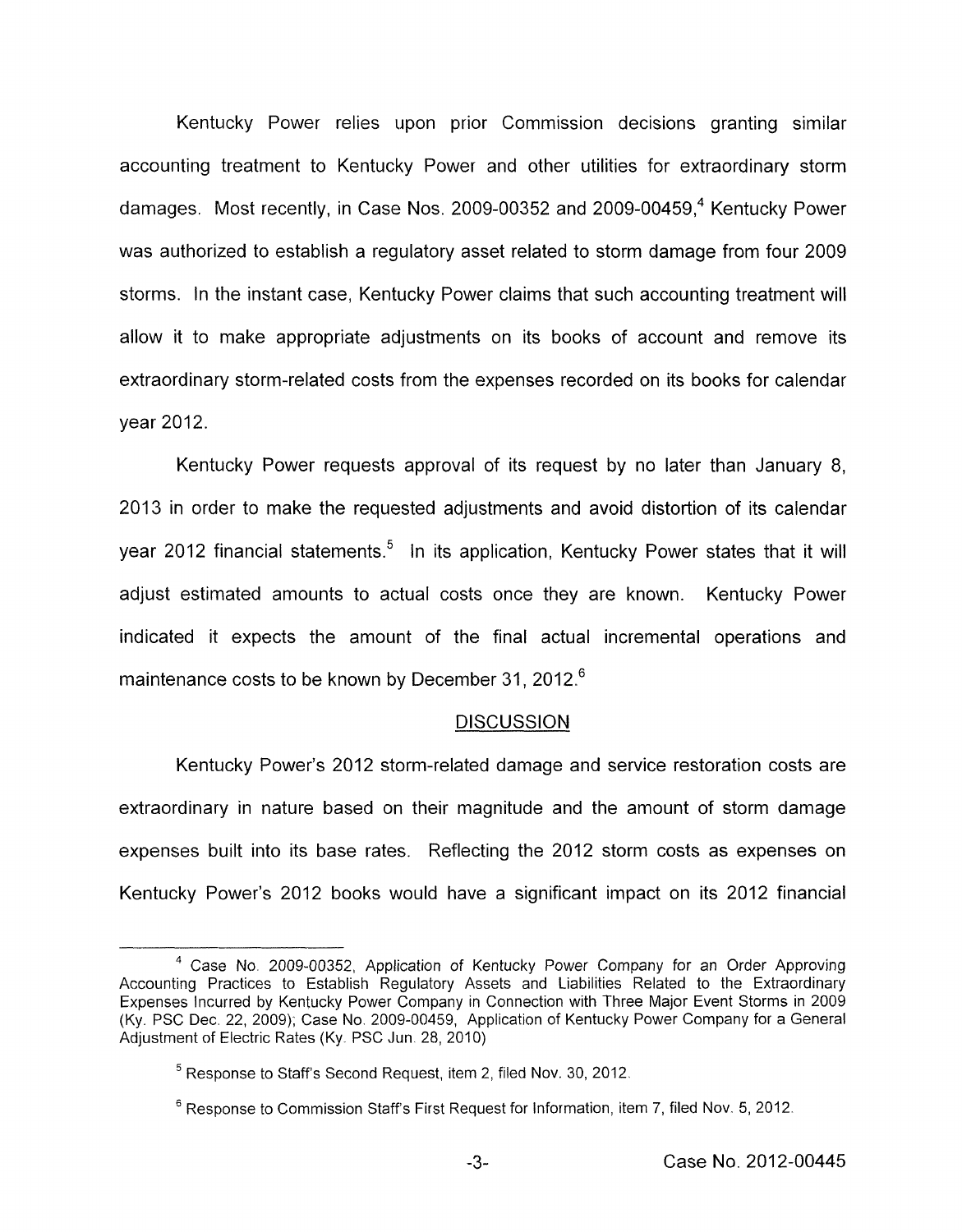results. The number of customers without service dictated an extraordinary effort on the part of Kentucky Power to restore service, an effort which resulted in its incurring an extraordinarily high level of costs. Given the nature and impact of these costs, the Commission will authorize Kentucky Power to establish a regulatory asset based on its actual storm-related costs for the damage and service restoration costs it incurred as a result of the four major event storms.

The Commission notes that the authorization of a regulatory asset is not an assurance that these costs will be recovered in rates. A decision on rate recovery will be made only after fully examining the reasonableness of these costs in the context of a future rate case. The Commission's determination of whether any of the 2012 stormrelated costs should be recovered in rates will include a detailed review of Kentucky Power's storm preparedness, its response to the outages and system reliability, all of which are issues of great interest to the Commission. Particular attention will be paid to the effectiveness of Kentucky Power's vegetation management program to mitigate outages as a result of additional funds awarded in Kentucky Power's last rate case for reliability improvements.<sup>7</sup> It is expected that the scope of the Commission's review will include Kentucky Power's efforts to "harden" its system as opportunities to do so arise, based on public statements to that effect made by the President and Chief Executive Officer of American Electric Power Company, Kentucky Power's parent company, in a recent newspaper article.<sup>8</sup> In light of the number of severe storms in recent years and

<sup>&</sup>lt;sup>7</sup> Case No. 2009-00459, Application of Kentucky Power Company for a General Adjustment of Electric Rates (Ky PSC Jun 28, 2010)

<sup>&</sup>lt;sup>8</sup> Rebecca Smith, *Utilities Revisit Storm Plan: Weaknesses in Mutual-Aid System, Exposed by Sandy, Spur Calls for fixes,* Wall Street Journal, December 16, 2012.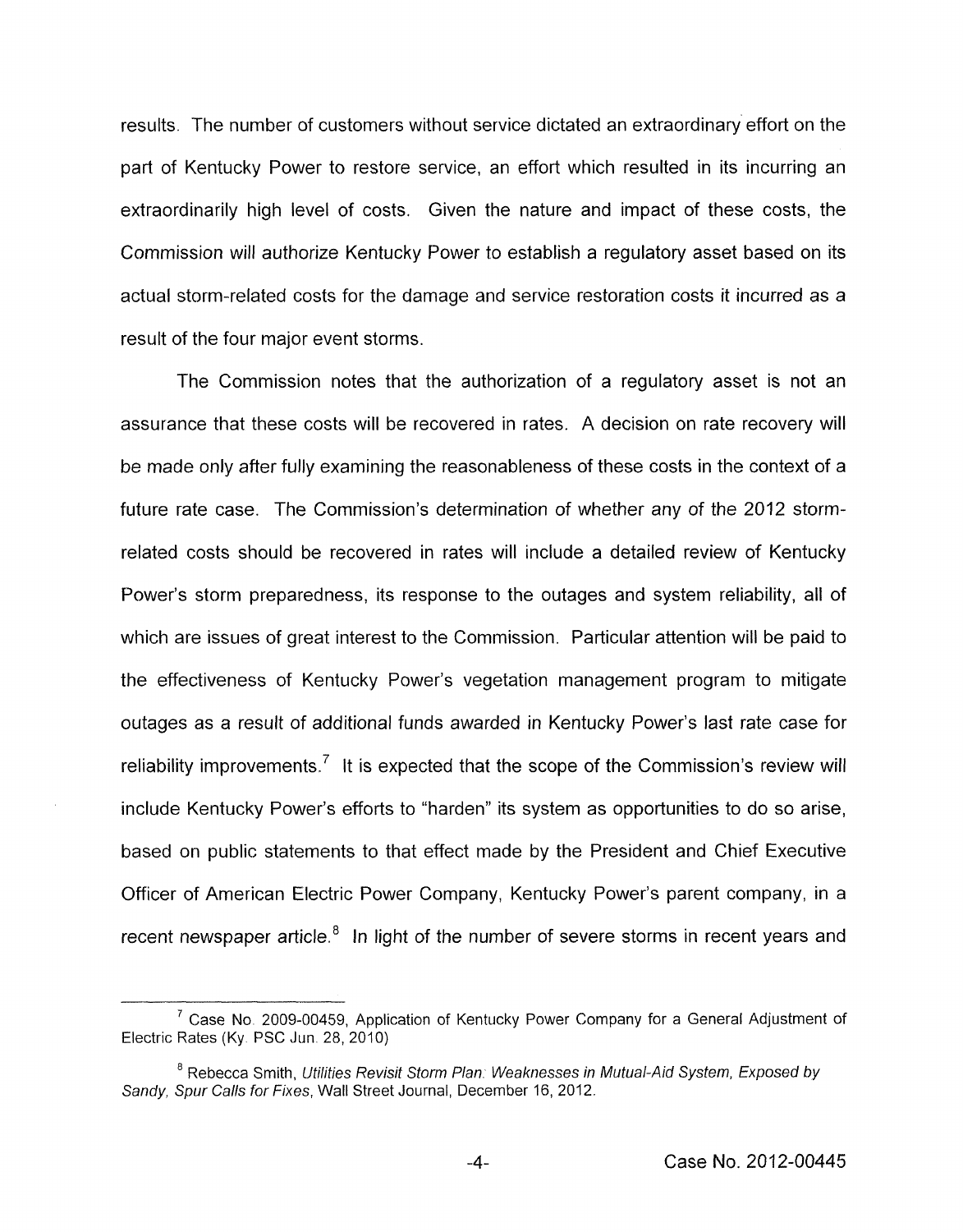the Commission's recommendations in its November 2009 report on the impacts of Hurricane Ike in 2008 and the 2009 ice storm,  $9$  we anticipate that any future rate review of the storm costs will be more in-depth than previous reviews of the costs included in storm-related regulatory assets.

### KENTUCKY POWER'S MOTION TO AMEND APPLICATION

On December 21, 2012, Kentucky Power filed a motion to amend its application so that it could seek authority to establish a regulatory asset for its incremental operation and maintenance costs incurred in connection with restoration efforts associated with a fifth major event storm. This fifth storm occurred on October 29, 2012, when Kentucky Power's service territory was struck by a snowstorm associated with Hurricane Sandy. According to the Amended Application, the heavy, wet snow accumulation produced significant damage to its system, resulting in service interruptions to 11,942 customers. Kentucky Power asserted that the total operational and maintenance expenses associated with the restoration efforts were approximately \$893,400, of which \$702,525 would not have been incurred but for the Hurricane Sandy snowstorm.

Having reviewed Kentucky Power's motion and being otherwise sufficiently advised, the Commission finds that Kentucky Power has failed to establishe good cause to permit it to amend its application. The Commission notes that the motion to amend, along with the amended application, was filed almost two months after the occurrence of the Hurricane Sandy snowstorm. Coupled with Kentucky Power's request for an order to be issued on January 8, 2013, at the latest, the Commission

The Kentucky Public Service Commission Report on the September 2008 Wind Storm and the **<sup>9</sup>** January 2009 Ice Storm, November 19, 2009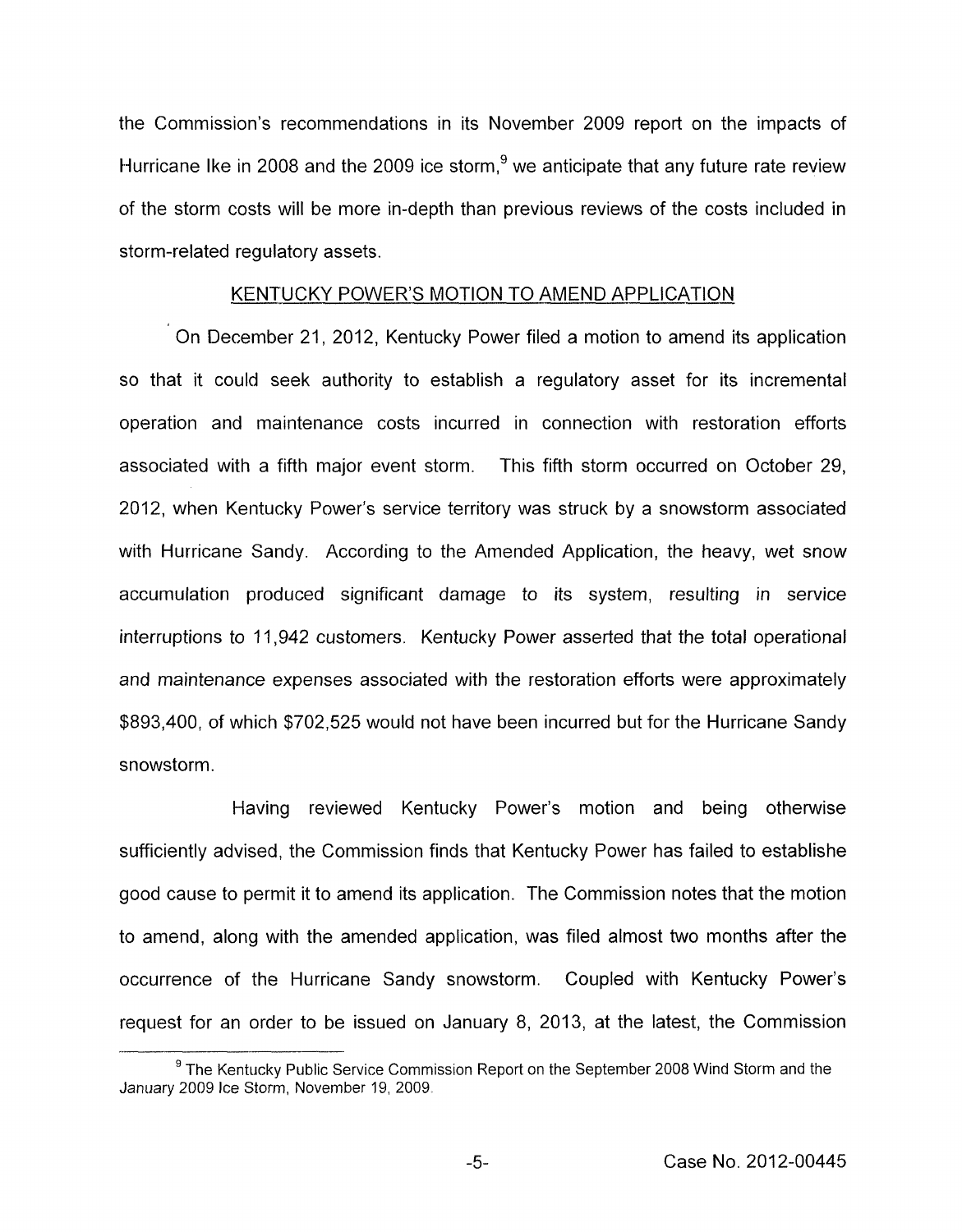would have had just eight business days<sup>10</sup> in which to review and process the amended request. In light of the fact that the Commission will not have sufficient time to fully and properly investigate and review the amended application, we will therefore deny Kentucky Power's motion to amend its application.

## **SUMMARY**

The Commission finds that Kentucky Power should be allowed to create and record a regulatory asset for its actual costs incurred to restore service during the four 2012 storms, not to exceed its November 30, 2012 estimated/actual amount of \$12.146 million. Further, the Commission agrees with Kentucky Power's proposal that estimated amounts will be adjusted to actual costs once they are known." **As** stated earlier, the actual amount of all costs to be included in the regulatory asset is expected to be known by December 31, 2012. A downward adjustment to the amount *of* the regulatory asset will be necessary if total actual costs are less than the amount being approved herein. In the event that Kentucky Power's total actual costs exceed \$12.146 million, the excess should he expensed. The Commission would not be meeting its regulatory responsibilities if, under the circumstances of unusual or extraordinary storm damage costs, it authorized a utility to create an "open-ended" regulatory asset.

# IT IS THEREFORE ORDERED that:

1. Kentucky Power is authorized to establish a regulatory asset in the amount of \$12.146 million, based on its costs for storm damages and service

<sup>&</sup>lt;sup>10</sup> The amended application was filed on December 21, 2012, which is the Friday before Christmas. The Commission's office is closed on Christmas Eve and Christmas Day as well as New Year's Eve and New Year's Day.

 $<sup>11</sup>$  Application at paragraph 47, page 17.</sup>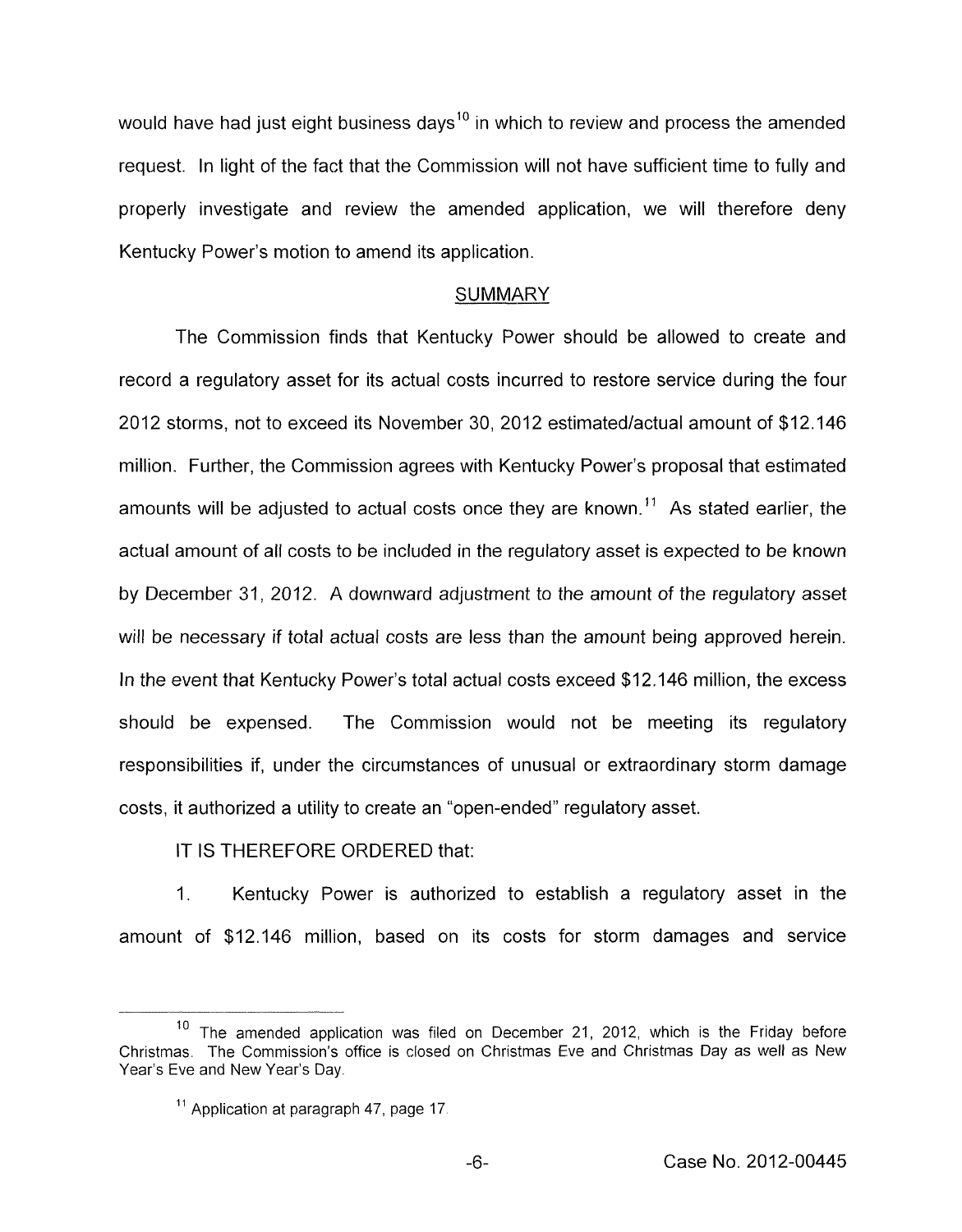restoration due to the four major 2012 storms that affected customers in its service area.

2. As the total actual storm costs become known, Kentucky Power shall adjust the amount of the asset downward if the total is less than \$12.146 million.

**3.** Kentucky Power shall file the accounting entries it makes to establish and record the regulatory asset authorized herein. Kentucky Power shall file these entries with the Commission no later than January 31, 2013.

4. The amount, if any, of the regulatory asset authorized herein that is to be amortized and recovered in rates shall be determined in Kentucky Power's next rate case based on an examination of its storm preparedness, its storm restoration efforts, reliability improvement efforts and the reasonableness of the costs incurred.

5. Kentucky Power's motion to amend its application is denied.

By the Commission 虾 **ENTERED** IAN 0 7 2013 JCKY PUBLIC <u>SERVICE COMMISSION</u>

**ATTES** Execu